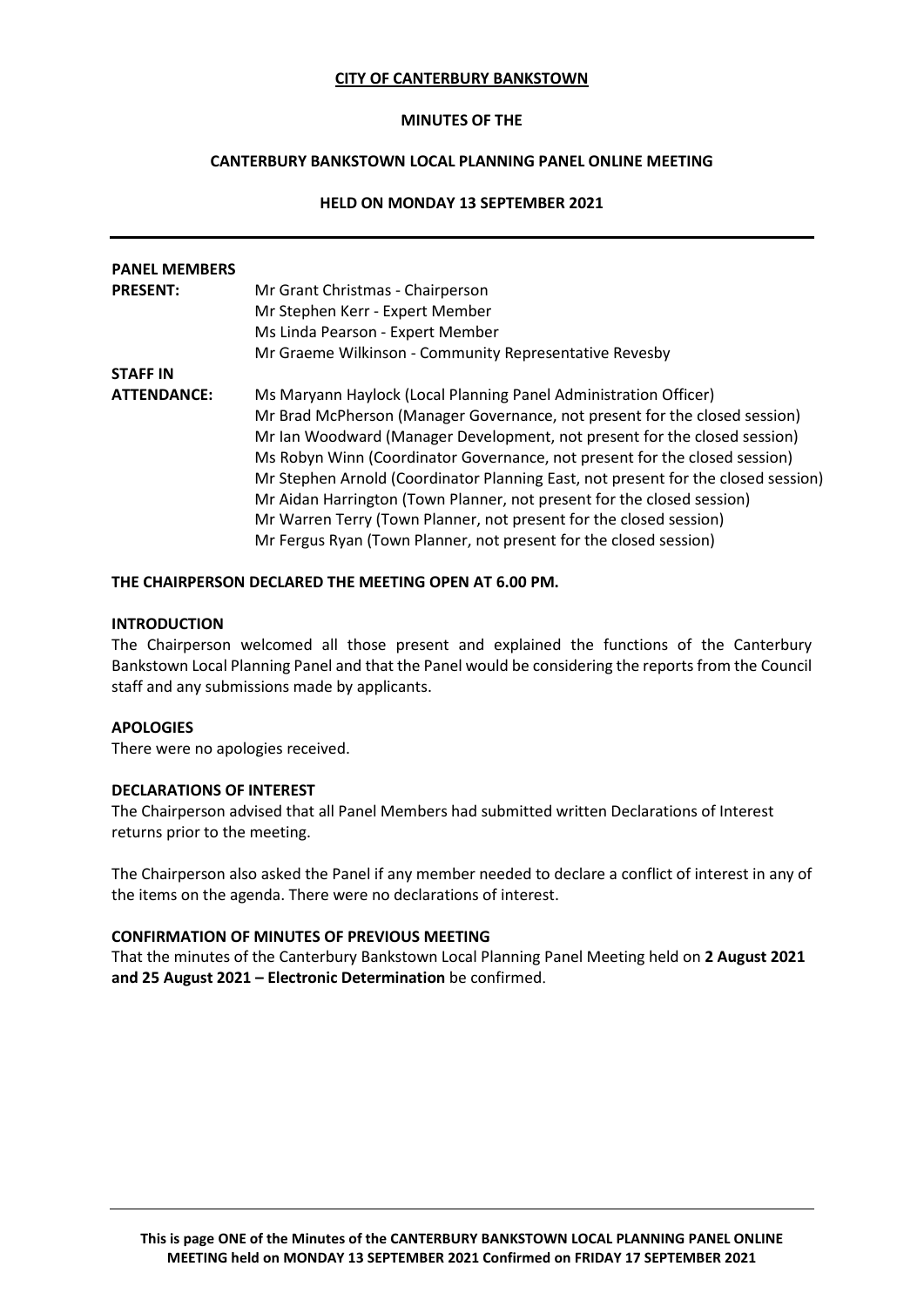**1 DA-1044/2020/1, 10 JUNO PARADE, GREENACRE: DIVISION 8.2 REVIEW OF DETERMINATION OF COUNCIL'S LPP'S REFUSAL OF DA-1044/2020 WHICH SOUGHT APPROVAL FOR THE DEMOLITION OF EXISTING STRUCTURES AND CONSTRUCTION OF A TWO-STOREY ATTACHED DUAL OCCUPANCY WITH TORRENS TITLE SUBDIVISION.**

## **Site Visit**

A virtual inspection of the site was undertaken by the Panel members due to the current Covid situation prior to the public hearing.

### **Public Addresses**

The following people addressed the meeting in relation to this item:

- Anthony Betros (Town Planner for the Applicant)
- Huss Chalich (Applicant/Architect)

## **Panel Assessment**

Mr Graeme Wilkinson was the Community Panel Member present for the deliberation and voting for this matter.

The Panel noted that the Applicant had made a number of amendments to the proposed development to address the reasons for refusal of the original development application.

However, the Panel considered that there were several fundamental aspects of the proposal which led to the conclusion that the decision to refuse consent should be confirmed. These matters were:

- 1. The proposed development exceeded the 7 metre wall height development standard in clause 4.3(2B)(b) of the Bankstown Local Environmental Plan 2015 and no written request in relation to the contravention of that standard was submitted with the application. A condition requiring compliance with the development standard was not practical. In the absence of a written request, the Panel had no power to grant consent.
- 2. The written requests to the contravention of the development standards relating to the floor space ratio and width of the lot at the front building line were not well founded and provided insufficient environmental planning grounds to justify contravening the standards.
- 3. The short fall of two spaces in the required amount of on-site parking, the loss of on-street parking, the lack of landscaping forward of the building line and the insufficient manoeuvring areas for vehicles in the front setback area were all unsatisfactory aspects of the proposal.
- 4. The application did not provide for the information required to satisfy the Panel that the internal noise levels of the dwellings would achieve the standard required by clause 102(3) of State Environmental Planning Policy (infrastructure) 2007.

### **CBLPP Determination**

That the Panel **CONFIRM** the decision to **REFUSE** consent to Development Application DA-1044/2020/1 for the following reasons:

- 1. The proposed development fails to comply with Clause 102(3) of State Environmental Planning Policy (Infrastructure) 2007 and demonstrate that appropriate measures will be taken to ensure that the specified internal acoustic standards will be achieved for the development.
- 2. The proposed development is inconsistent with the objectives of the R2 Low Density residential zone of the Bankstown Local Environmental Plan 2015.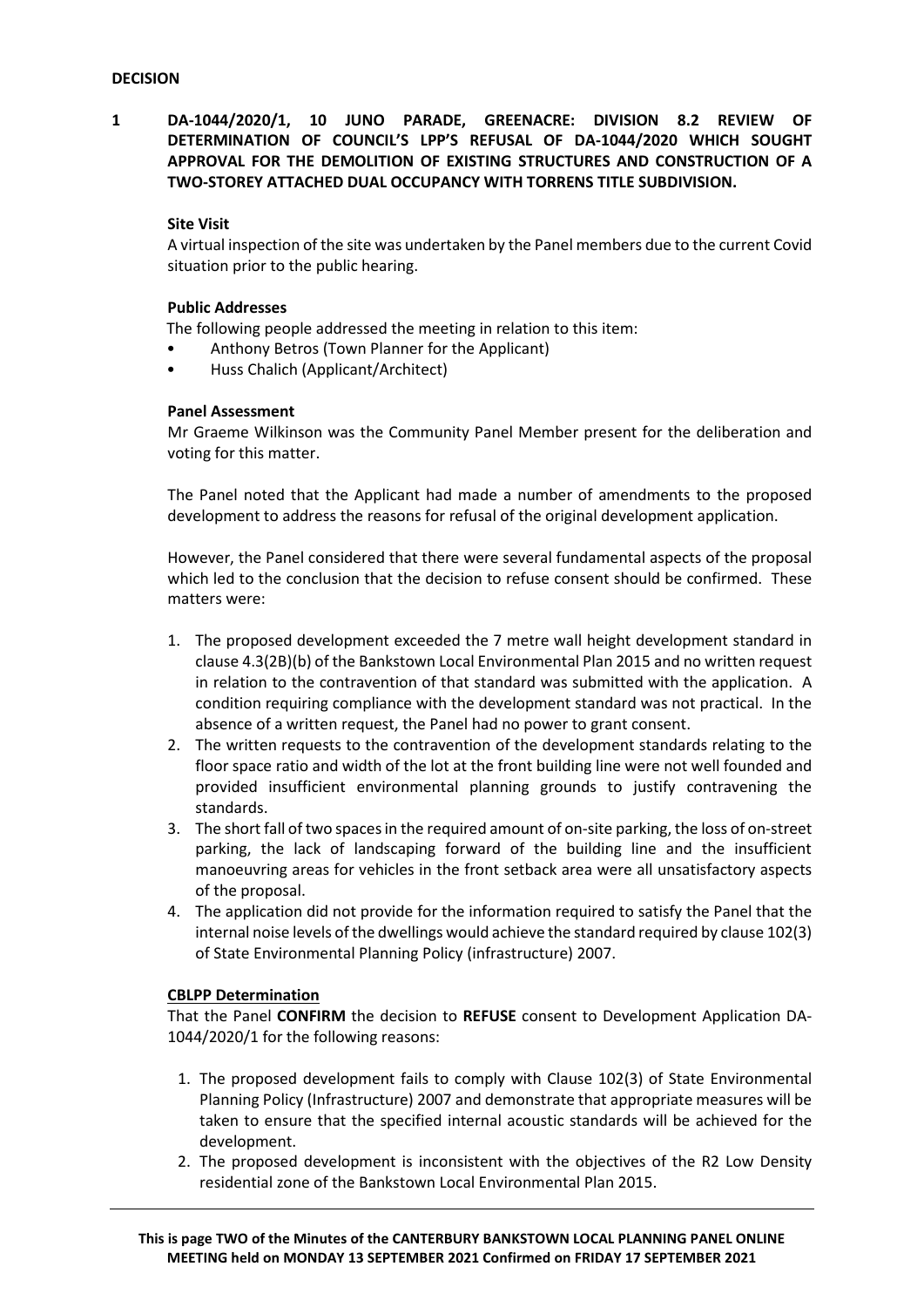- 3. The proposed development fails to comply with the development standard in Clause 4.1A of the Bankstown Local Environmental Plan 2015 in relation to the width of the lot at the front building line.
- 4. The proposed development fails to comply with the development standard in Clause 4.3 of the Bankstown Local Environmental Plan 2015 in relation to the maximum wall height of a dual occupancy development.
- 5. The proposed development fails to comply with the development standard in Clause 4.4 of the Bankstown Local Environmental Plan 2015 in relation to the maximum floor space ratio.
- 6. The proposed development fails to comply with Clause 4.14 of the Bankstown Development Control Plan 2015 – Part B1 which relates to private open space.
- 7. The proposed development fails to comply with Clause 4.33 of the Bankstown Development Control Plan 2015 – Part B1 which relates to the retention of significant trees.
- 8. The proposal fails to provide satisfactory on-site parking and will also result in the loss of on-street parking.

## **Vote: 4 – 0 in favour**

# **2 DA-772/2020 32-34 LEONARD STREET, BANKSTOWN: DEMOLITION OF EXISTING STRUCTURES, CONSTRUCTION OF SIX STOREY RESIDENTIAL FLAT BUILDING WITH 53 UNITS AND BASEMENT CAR PARKING.**

## **Site Visit**

A virtual inspection of the site was undertaken by the Panel due to the current Covid situation prior to the public hearing.

## **Public Addresses**

There was no address in respect to this item.

## **Panel Assessment**

Mr Graeme Wilkinson was the Community Panel Member present for the deliberation and voting for this matter.

The Panel considered that the proposal was a well designed development which was generally consistent with the relevant planning controls and warranted approval.

## **CBLPP Determination**

That Development Application DA-772/2020 be **APPROVED** in accordance with the Council staff report recommendation, subject to changes to the following conditions:

- The amendment of condition 2(a) to state that: "The master bedrooms of units 7, 17, 27, 37, 38 and 46 shall be amended so as they have a minimum internal area of 10m2, excluding wardrobe space, in accordance with objective 4-D-3 Design Criteria 1 of the Apartment Design Guide. The amendment shall not result in any further non-compliances with the ADG.
- The following condition be added: "So as to provide a buffer zone directly adjacent to the highlight windows of the northern elevations of Units 3 and 4, a hedge of lilly pillys (or similar species) of 1 metre in depth are to be planted for the length of the windows and maintained for the life of the development."

## **Vote: 4 – 0 in favour**